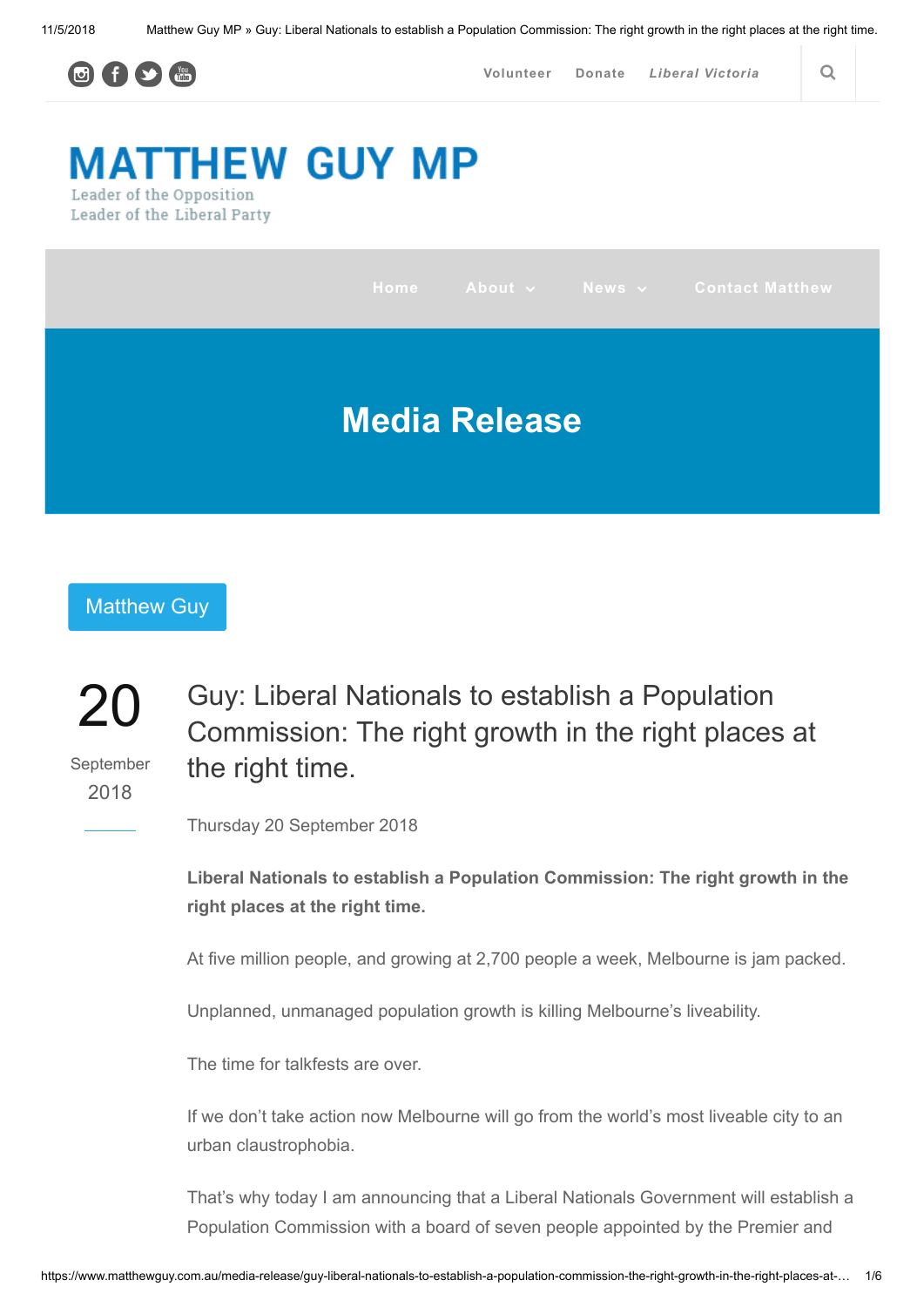serviced by a secretariat based in the Department of Premier & Cabinet.

We need population growth but it needs to be the right growth in the right places at the right time.

The Population Commission will work across state and federal governments to assess and determine the likely population levels for Victoria for the years 2025, 2030, 2040, 2050, 2060, 2070, 2080, 2090 and 2100.

The Commission will also work with local councils to determine how population is likely to change over the same time periods and how it should be managed in each Local Government Area including regional cities to ensure that Victoria and Melbourne's population growth is sustainable and maintains liveability.

The Commission will take advice and information from the Federal Government, Local Government, Infrastructure Victoria, Victorian Government Departments and Victorian Statutory Authorities in determining the sustainable population levels.

The Population Commission will provide its advice on the intended population levels to Infrastructure Victoria, Victorian Government Departments and Victorian Statutory Authorities to allow for planning and provision of infrastructure and services to meet and manage the population levels it has determined rather than playing catch up.

Population growth in too many of our suburbs is growing at a much faster rate than that of local infrastructure and key services like police, transport, education and health.

These localised population limits and targets are to assist with decentralising our population and protecting our communities from overdevelopment.

This 'Capacity Advice' will also include the minimum number of police, doctors, teachers and healthcare workers needed to properly service the population levels for local government areas and towns. We cannot continue to have a situation where suburbs and towns are experiencing population growth but not experiencing a growth in the numbers of police, doctors, teachers and healthcare workers.

The Population Commission will also provide recommendations on planning restrictions for local government areas where there is inadequate infrastructure as well as police, doctors, teachers and healthcare workers to service the community properly. Planning restrictions on suburbs and towns will only be lifted once infrastructure and the numbers of police, doctors, teachers and healthcare workers reach specific levels.

The Population Commission will also advise on linking the re-zoning of growth areas to infrastructure and services funding.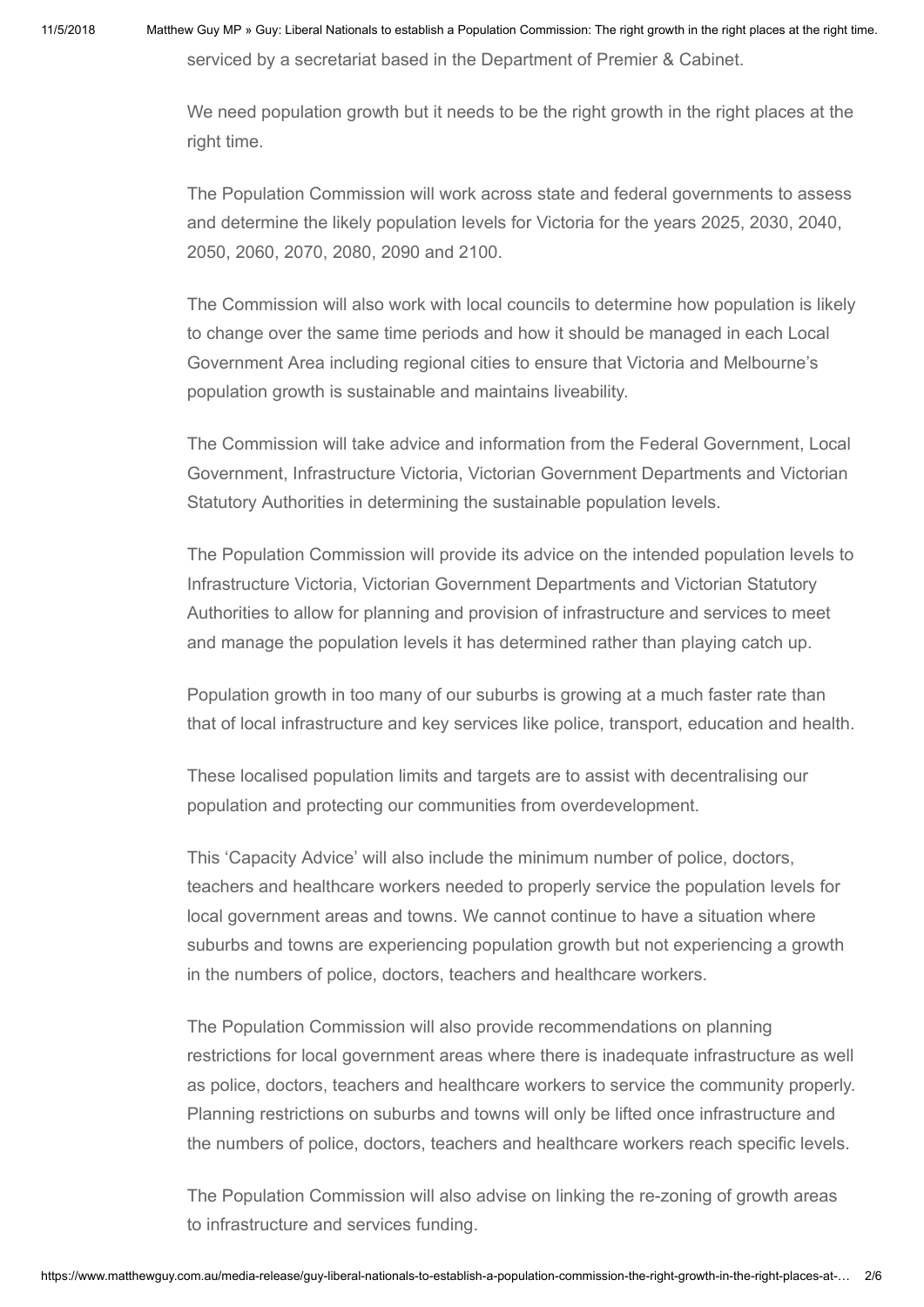One of the problems with the current unplanned population growth is that there is no co-ordination between the Victorian and Federal Governments. Despite the undoubted good intentions of previous State and Federal Governments, policies and infrastructure funding has often been uncoordinated and sometimes counterproductive.

That's why a key function of the Population Commission will be to work with State and Federal Governments on agreement of what is a sustainable level of population in Melbourne and Victoria as well as co-ordinating federal and state policies to achieve that target.

The Population Commission will also work with the Federal Government on policy changes to the visa program to direct migrants into long term settlement in regional Victoria. But a critical, non-negotiable part of that plan is to build the necessary social and transport infrastructure in regional communities including additional police, doctors, teachers and healthcare workers.

The Population Commission will also work with the Federal Government on taxation incentives and other decentralisation policies to assist with jobs growth outside of Melbourne.

As part of that process with the Federal Government, tough and honest conversations will need to be had about immigration levels and the settlement of immigrants into regions.

If the Federal Government is going to continue to allow the situation where Victoria receives more migrants than other states, then the Federal Government must lift the share of GST paid to Victoria to account for the additional infrastructure and services that we need.

We also need to look at all the different levers that state and federal governments can use to manage the settlement of immigrants to give them the best opportunities and to revitalise our regions with more jobs, infrastructure and services.

The Commission will track and review the population levels on a yearly basis and report those findings to the Premier.

The seven board members of the Population Commission would include experts from business, social services, growth areas and regional Victoria and will include people representing all parts of the political spectrum.

An average of around 2,700 people move into Melbourne every week which affects every aspect of our daily lives, with services cracking under the pressure, people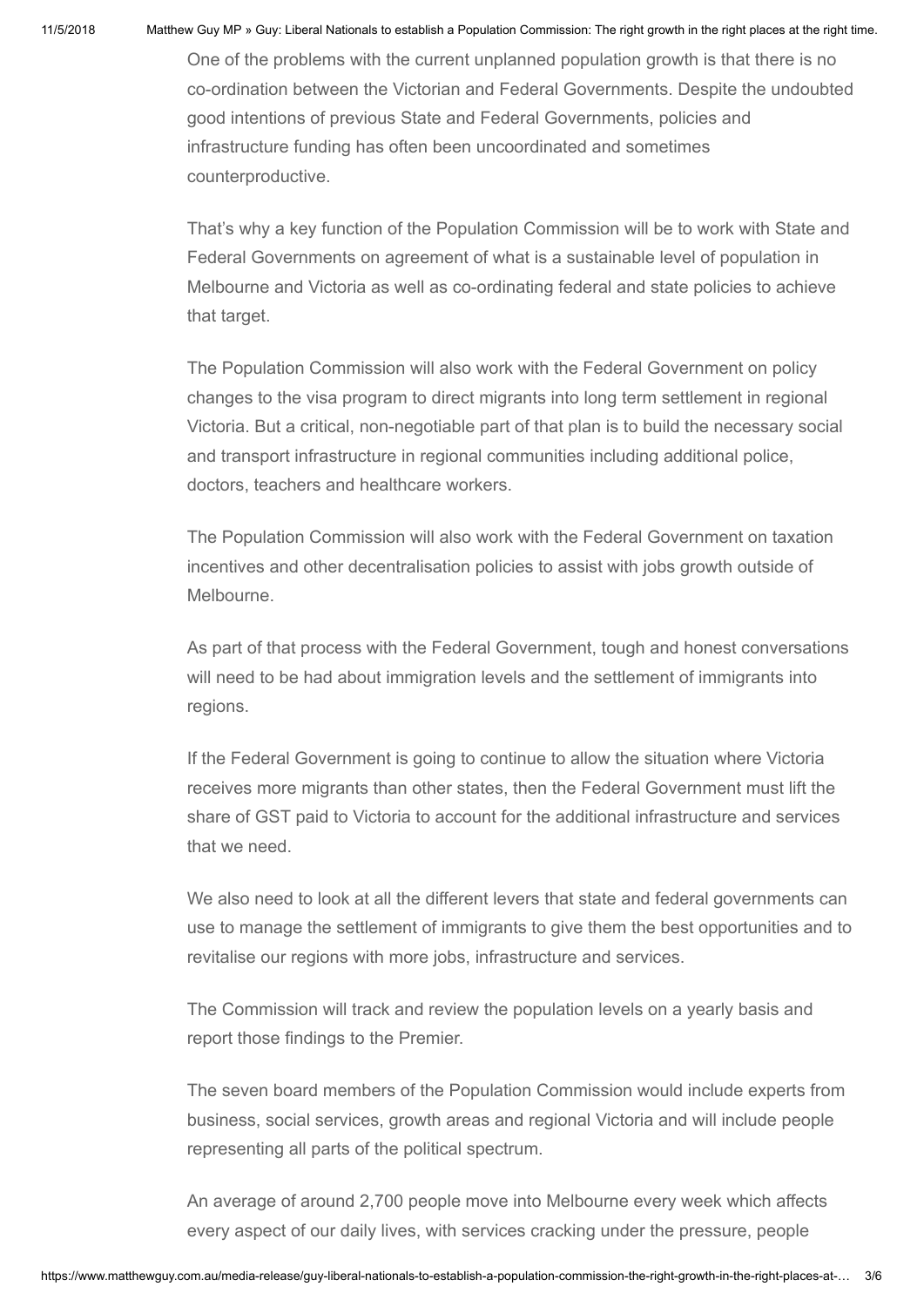spending more time sitting in traffic and away from their families because our roads are congested, and our trains, trams and buses overcrowded.

Managing the explosion in our population is the biggest challenge facing Victoria today but also an incredibly exciting opportunity.

With Melbourne now jam-packed there's never been a more vital time to look to regional Victoria.

We need to regionalise our growth, and not just focus on Melbourne alone. We cannot continue to grow the way we have the past 30 years for the next 30 years.

My vision for Victoria is to be a state of cities and not a city state. We need population growth in the right areas, at the right time.

That's why more of the same unplanned growth and playing catch up with social and transport infrastructure is not an option.

The Liberal Nationals are working on a positive plan to manage population growth by decentralising our state by helping create good jobs in regional Victoria and carefully planning for growth in regional Victoria. The Population Commission will be at the centre of that plan.

Only the Liberal Nationals will ease the squeeze on population growth.

## Share Post:

 [O'Donohue: Four years of Daniel Andrews – violent crime is up, but frontline police numbers](https://www.matthewguy.com.au/media-release/odonohue-four-years-of-daniel-andrews-violent-crime-is-up-but-frontline-police-numbers-are-down/) are down

[Crozier: Stats show Victoria's youth crime crisis is getting worse](https://www.matthewguy.com.au/media-release/crozier-stats-show-victorias-youth-crime-crisis-is-getting-worse/)



**Twitter Feed Latest News Contact Us Contact Us** 

The Liberal Party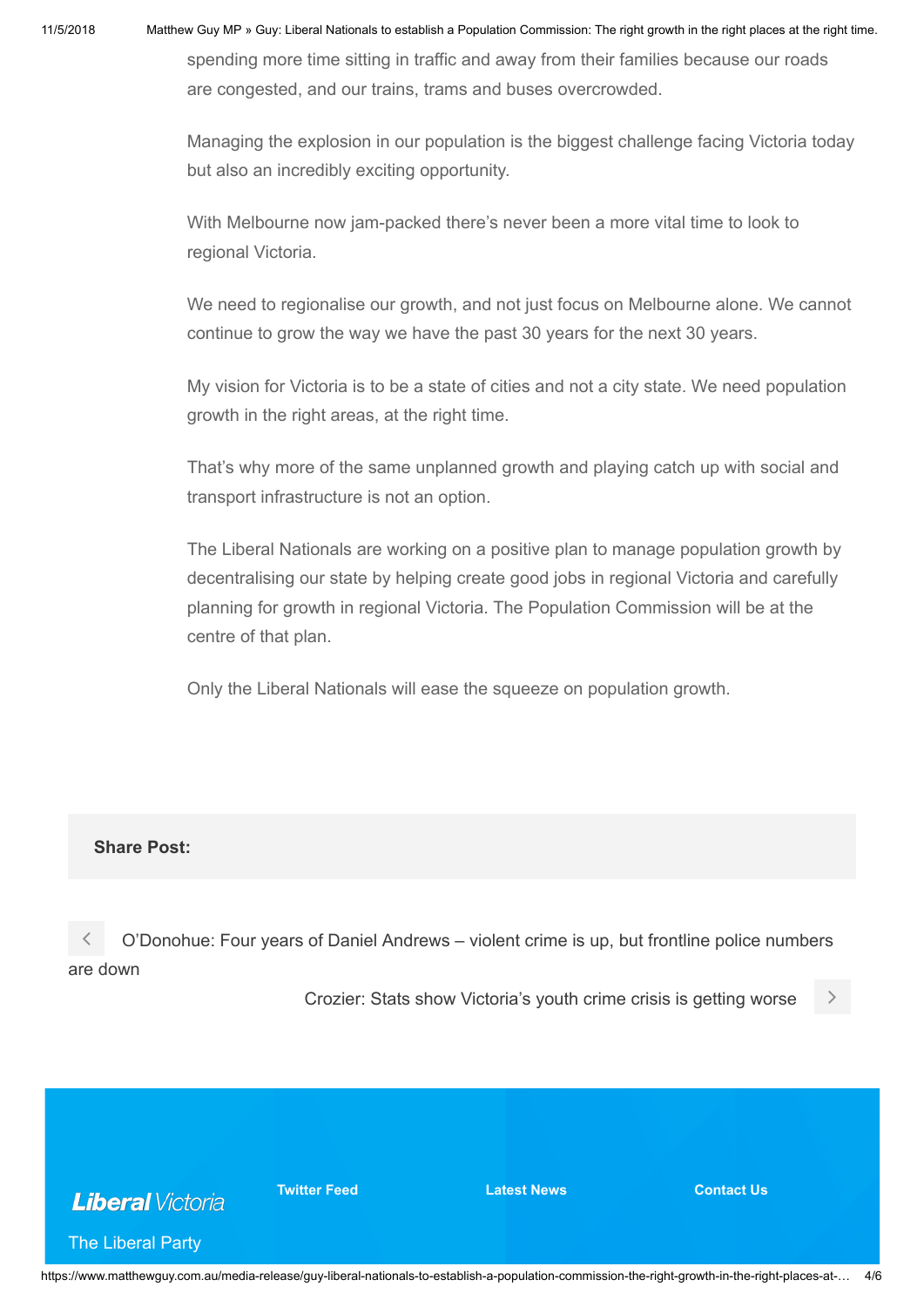## exists to provide high quality governments that empower people to solve the major challenges they face [in their lives. Learn](https://vic.liberal.org.au/) more >>

RT : Pino Nasti thought a plane had crashed into his Rosanna home when a stolen car ploughed through this morning. 3 teens arrest… [30 minutes](http://twitter.com/MatthewGuyMP/statuses/1059249491772039168) ago

 $\blacktriangleright$ 

W

Smith: Liberal [Nationals will support](https://www.matthewguy.com.au/media-release/smith-liberal-nationals-will-support-warrnambools-emmanuel-college/) Warrnambool's Emmanuel College

[Guy: Liberal Nationals](https://www.matthewguy.com.au/media-release/guy-liberal-nationals-to-introduce-mandatory-minimum-jail-sentences-for-child-sex-offences/) to introduce mandatory minimum jail sentences for child sex offences

Wooldridge: 24 hour [medical centre, 7 days](https://www.matthewguy.com.au/media-release/wooldridge-24-hour-medical-centre-7-days-a-week-for-phillip-island/) a week for Phillip Island

 157 Spring Street, Melbourne VIC 3000

03 9651 6719

#### Social Media



Michael Lamb and I announcing 900 extra car parks for the new Baxter **Rail** extension under a Liberal **Nationals** Govt.… [about 1 hour](http://twitter.com/MatthewGuyMP/statuses/1059237966927716353) ago

Y. RT : Can you afford a \$435 tax on your home - every year - to pay for Daniel Andrews' unfunded promises? #… [4 hours ago](http://twitter.com/MatthewGuyMP/statuses/1059189113834754049)